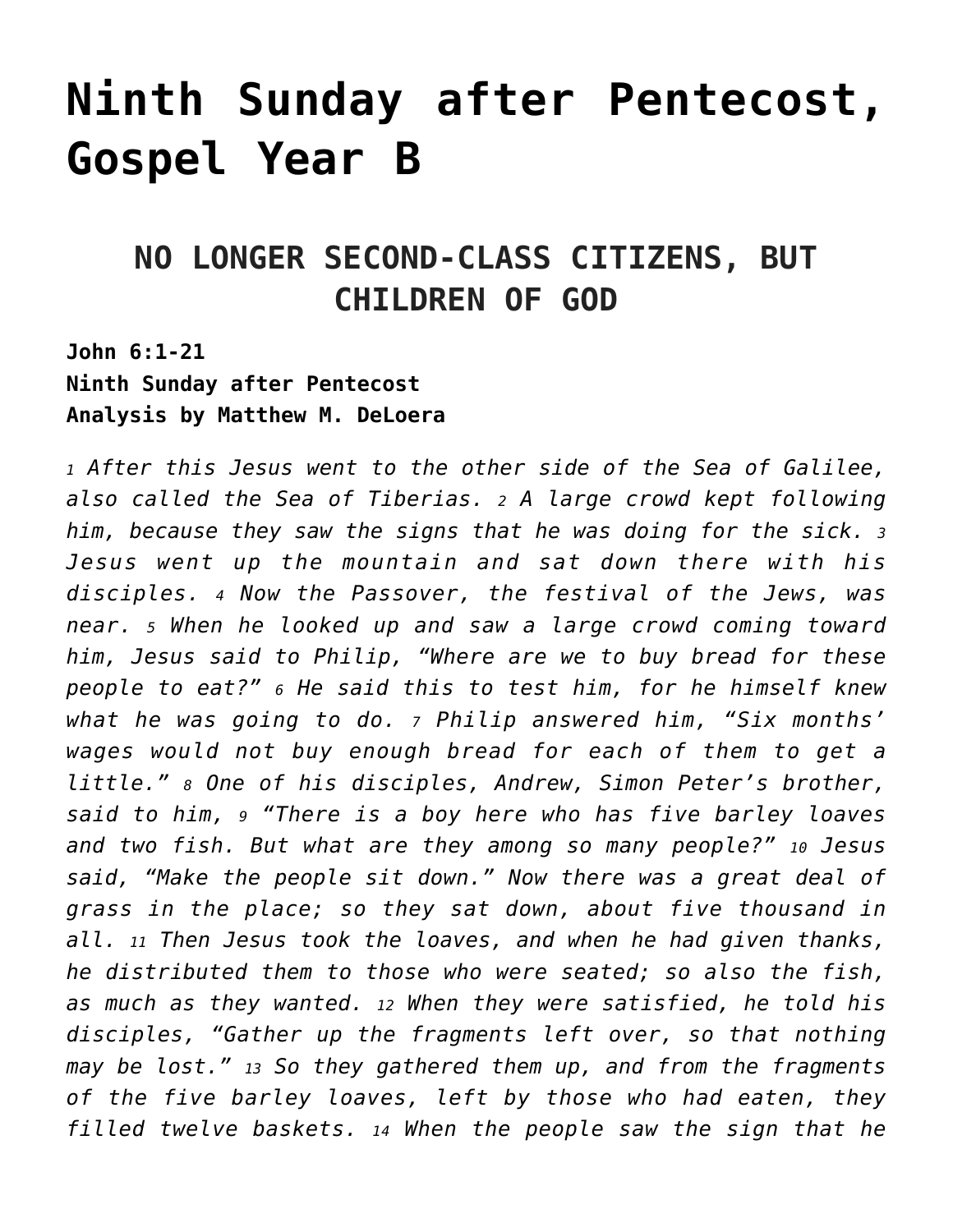*had done, they began to say, "This is indeed the prophet who is to come into the world."*

*<sup>15</sup> When Jesus realized that they were about to come and take him by force to make him king, he withdrew again to the mountain by himself.*

*<sup>16</sup> When evening came, his disciples went down to the sea, 17 got into a boat, and started across the sea to Capernaum. It was now dark, and Jesus had not yet come to them. 18 The sea became rough because a strong wind was blowing. 19 When they had rowed about three or four miles, they saw Jesus walking on the sea and coming near the boat, and they were terrified. 20 But he said to them, "It is I; do not be afraid." 21 Then they wanted to take him into the boat, and immediately the boat reached the land toward which they were going.*

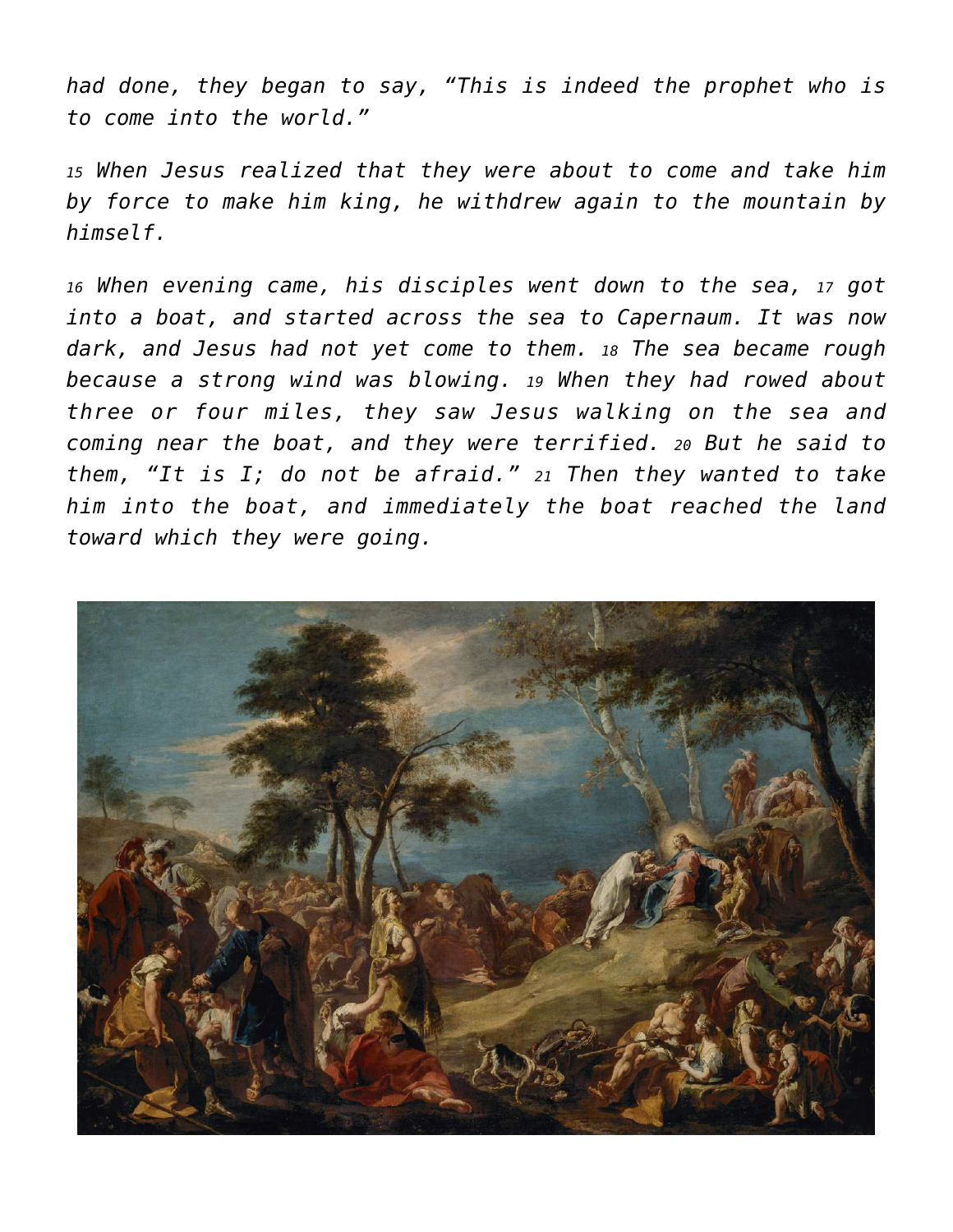Jesus' true miracle lies in how he inevitably brings us face-toface with our enemies, who have names and lives and families just like us. Here, we can't help but care. And then we break bread with each other—perhaps a meal, or conversation.

## **DIAGNOSIS: Pushed Down by Empire**

## *Step 1: Initial Diagnosis (External Problem): Second-Class Citizens*

Grounding: Judea wants a king—someone wise and powerful to lead a proper rebellion against Rome. Especially in Galilee, a hotbed of Jewish nationalism, folks are tired of second-class citizenship under Rome. So, Jesus appears as a rising star. "A large crowd kept following him, because they saw the signs that he was doing for the sick." Though he and his disciples have crossed the sea and ascended to a high place, the tenacious crowd still manages to set upon them, looking to receive more of what Jesus has been dishing out. But this has been a long day, and they're surely starving by now. Miraculously, or perhaps not so much (what can't he do?), Jesus feeds everyone beyond their fill with just five loaves and two fish—"as much as they wanted," with leftovers to boot. The crowd murmurs, "This is indeed the prophet who is to come into the world." But, clearly, he's more than a prophet, because he doesn't just talk. He takes action. Just imagine what he could do from a throne! But just as they prepare to seize and crown Jesus, he strangely runs away.

Tracking: There's much discord brewing, at least in the United States. We might debate whether things are escalating, or that we just hear about it more thanks to the Internet. We argue about what actually happened at the US Capitol on January 6, 2021. At the same time, eleven people were just arrested outside Boston, MA, following an overnight standoff between heavilyarmed, self-professed militia members and police that shut down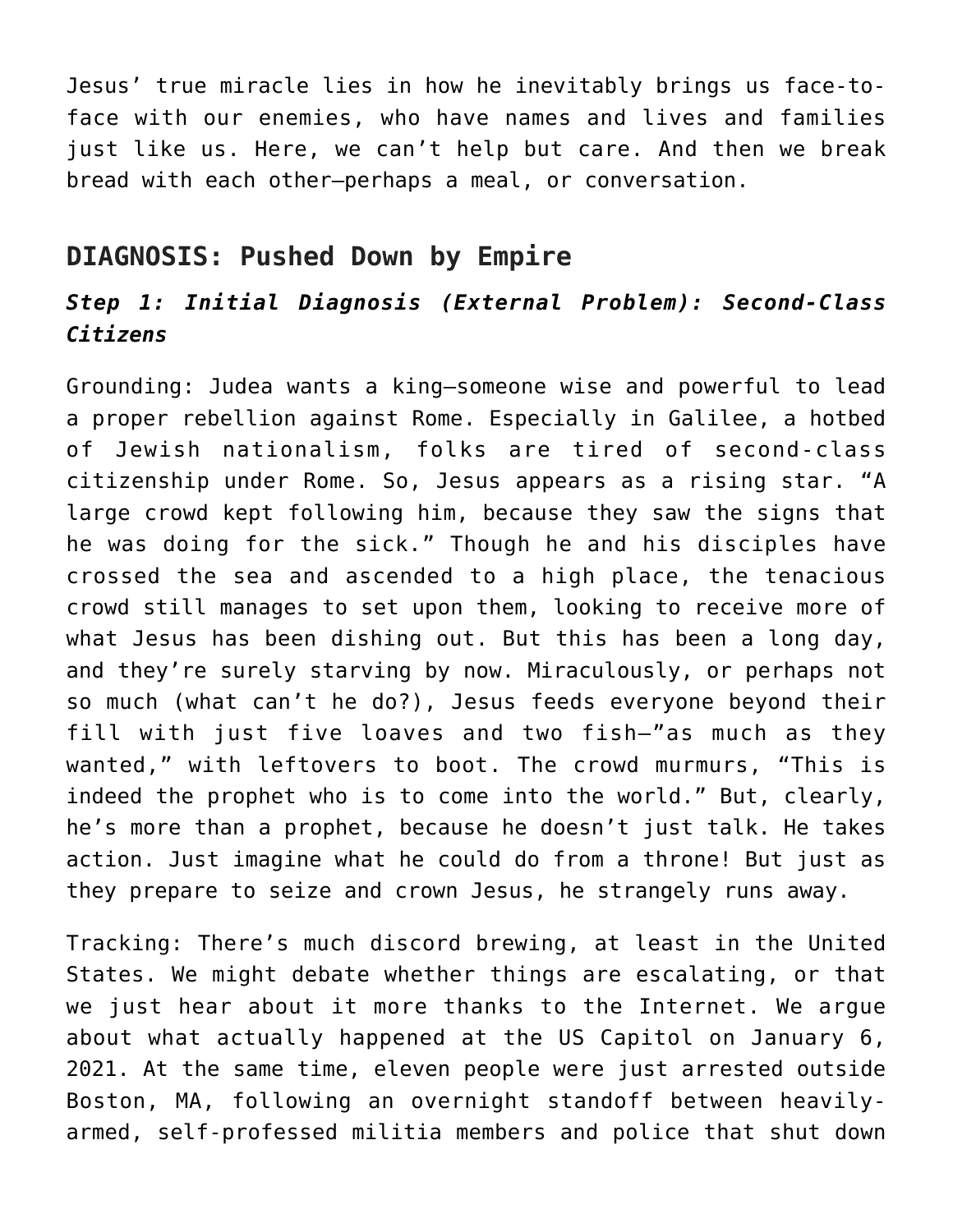I-95 for hours. These militia members were headed to Maine for "training," so it seems safe to say that there are some among us who are "mad as hell, and not going to take it anymore," and that others will likely make themselves known. (\*)

#### **(\*) For more details, refer to [HERE](https://www.bostonherald.com/2021/07/03/police-searching-for-heavily-armed-men-who-do-not-recognize-our-laws-in-wakefield/)**

#### **(\*) And for the immortal quote, you can [WATCH](https://www.youtube.com/watch?v=ZwMVMbmQBug)**

#### *Step 2: Advanced Diagnosis (Internal Problem): Disrespected*

Grounding: Granted, Rome hasn't clamped down on religion in a while, but resentment and feelings of being exploited are simmering. These folks are tired of being disrespected and kept dependent by Rome. But, they see Jesus as someone with power to move heaven and earth to accomplish the unimaginable. With him in charge, what could they possibly need from Rome? Jesus seems like the embodiment of liberation for folks who are desperate to feel free. Inspired and sated beyond expectation, it seems clear that Jesus will make the perfect king because he can deliver more of the same.

Tracking: We seem to have a penchant for sensational, takecharge folks who are ready to "burn it all down" for the sake of a cause. Even if their direct actions fail, the fact that they tried at all seems enough to win over the hearts of folks hungry for change. Our grievances run deep when we're convinced that the government is self-serving and only padding itself by taxation, or holding us hostage by endless filibustering and partisan brick walls. We grow desperate for rapid solutions and immediate answers.

## *Step 3: Final Diagnosis (Eternal Problem): Exploited and Discarded*

Grounding: Jesus recognizes that the crowd has misunderstood what he has done. Sure, Jesus does what's necessary to feed a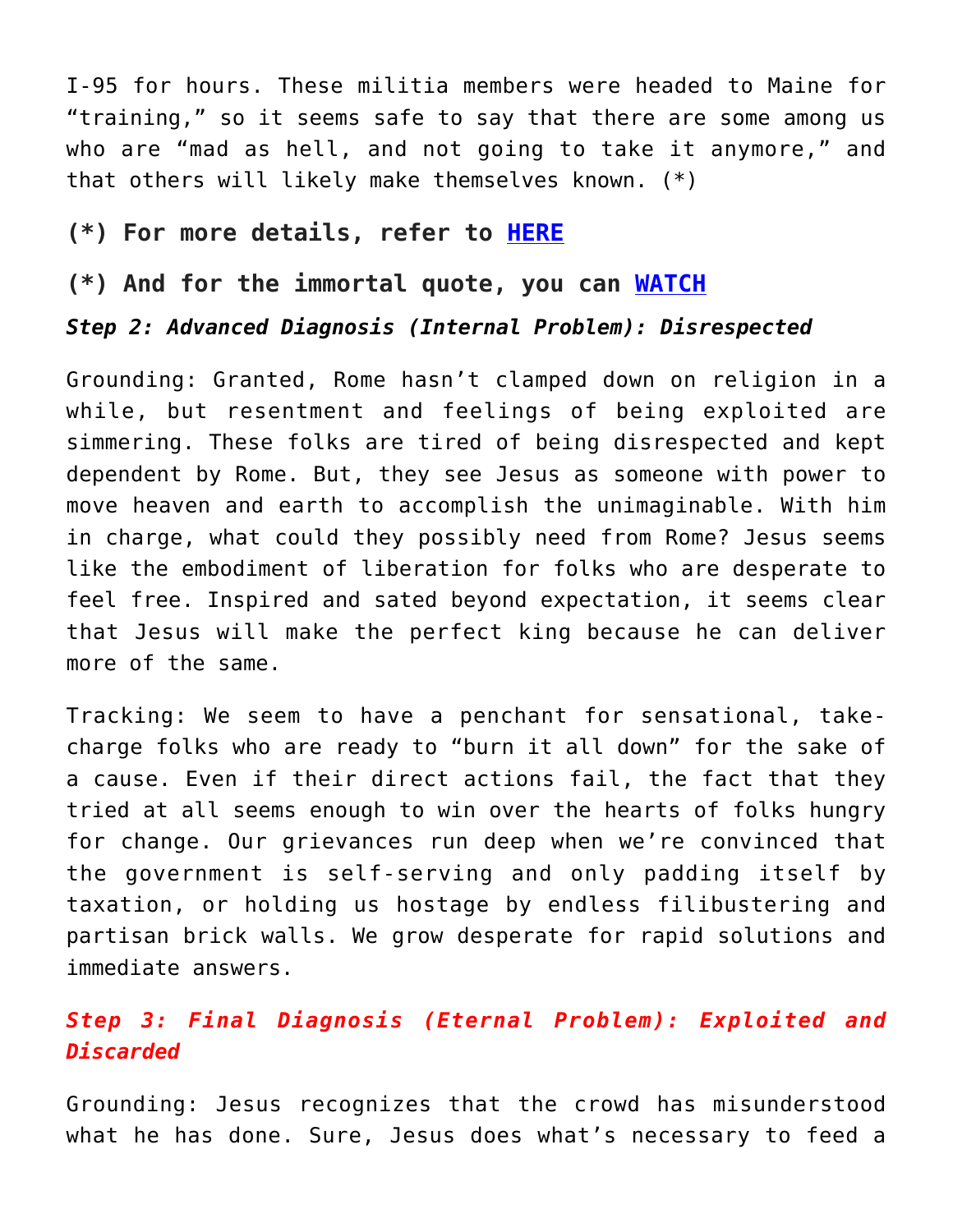hungry crowd. He knows it's hard to hear good news on an empty stomach. But, by this gracious and generous giving, Jesus seeks to glorify his Father and to draw people's hearts back to their Rock and Redeemer, the one who abides with them even in the midst of empire and who sets them apart as a light to the nations. Except, this isn't what the crowd wants. They just want Jesus' power. They have mistaken the sign for the thing. So Jesus hides away, but not for long. He'll soon be put on public display from another high place—crucified on a cross as just another body exploited by the Empire and called a failure by some of these same folks.

Tracking: Heavy-handed authoritarianism (laws, policing, physical barriers, and the like) indeed invokes change. But how often does it come down upon the necks of the least of us? Often, this happens in complex ways that make gracious discussion hard or impossible (for example, the current war over critical race theory). Yet, who could prove that they are truly not complicit in the collateral damage that touches all of us? God will surely judge it.

## **PROGNOSIS: Lifted Up by Jesus**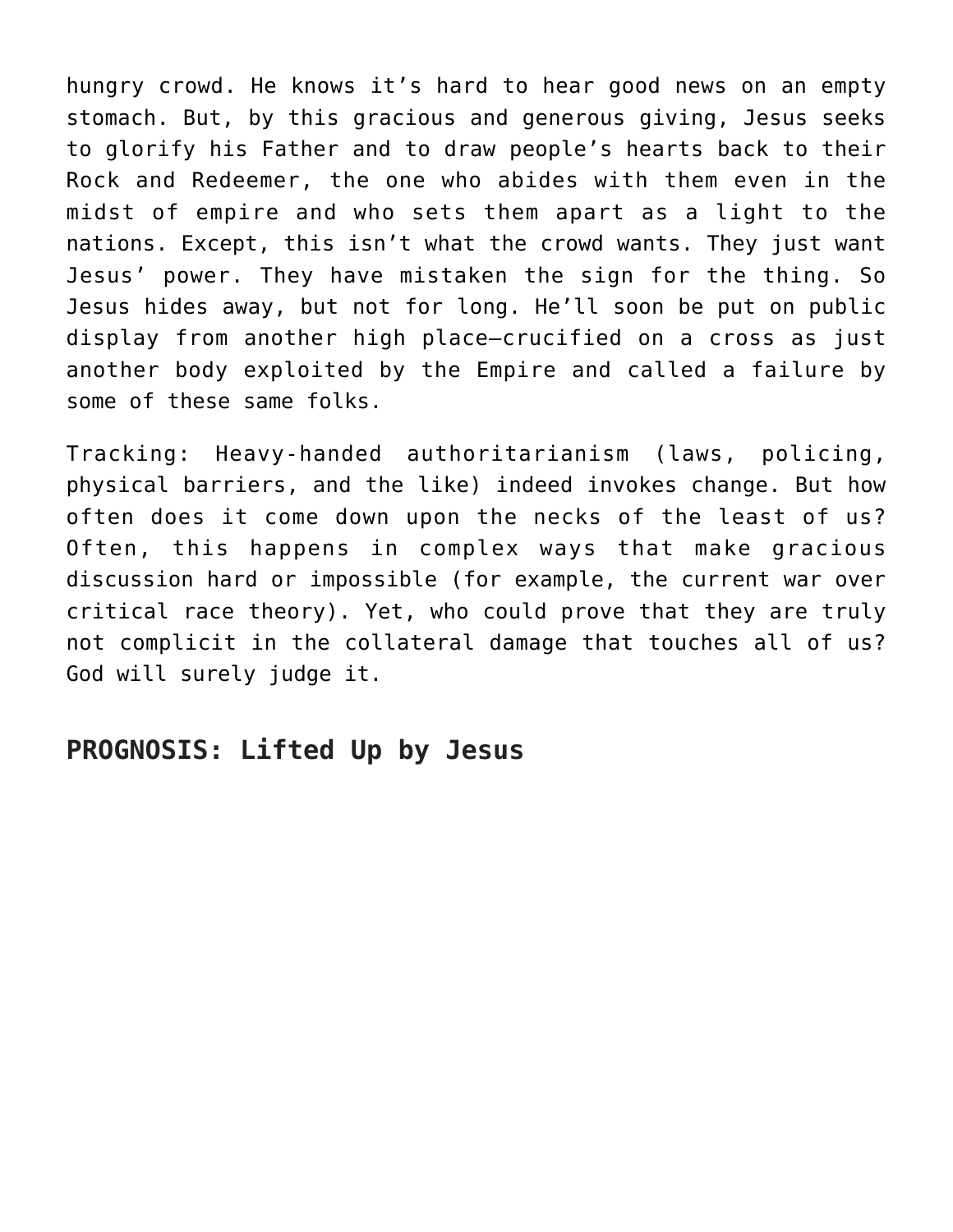

*Step 4: Initial Prognosis (Eternal Solution): Lifted Up*

**Grounding:** The good news is that this is not just another exploited body, and he has not failed. This is Jesus, the Son of God, "who humbled himself and became obedient to the point of death—even death on a cross" (Phil. 2:8). Though he dies, after three days he is raised from death, overthrowing the real enemies at hand that exploit Judean and Roman alike—sin and death. But Jesus does not put down his enemies by force. Instead, he raises them and us up by the power of forgiveness and self-sacrificial love, because he does not "regard equality with God as something to be exploited" (Phil. 2:6).

**Crossing:** Jesus dies for our sake as well, his body cracked open for us like the loaves he broke for the crowd. Yet he also rises to forgive us so that we might be reconciled to God, and with each other.

*Step 5: Advanced Prognosis (Internal Solution): Dignified*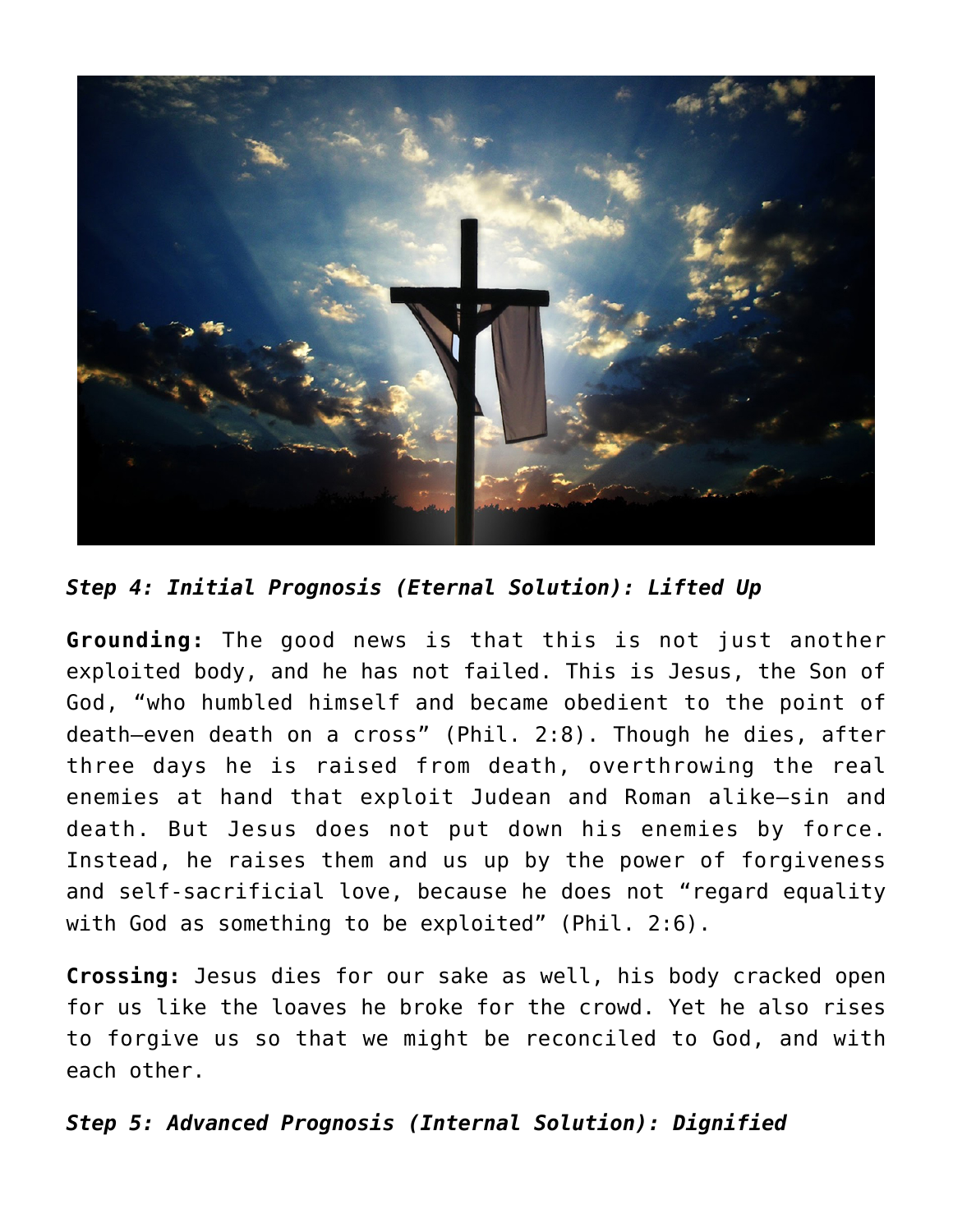**Grounding:** In Jesus, the crowd rightly sees someone with power to move heaven and earth to accomplish the unimaginable. He does it by feeding all who hunger, whether they realize it or not. He miraculously feeds the crowd to their fill, not just with a few loaves and fish, but with his Word, to make faith in their hearts. By this faith, they understand Jesus' power for what it really is—a sign pointing to the kingdom of God breaking into the Empire from below, where the hopeless and the marginalized will finally know the dignity of being named as children of God.

**Crossing:** Jesus feeds us with his body and blood. By his holy meal, he gathers all of us at one table, where there is always room, regardless of our political leanings or any divisions. In fact, this sacrament is the only thing that truly unites us as one people into the body of Christ, formed in faith by the Holy Spirit. Through this faith, we witness signs of the in-breaking kingdom of God as hope and compassion are somehow wrestled out of us, despite how entrenched we might have been.

#### *Step 6: Final Prognosis (External Solution): Children of God*

**Grounding:** No one is a second-class citizen in the kingdom of God, where there is abundance and grace for everyone to thrive. Jesus has given the crowd a taste of this, and plenty more for them to share with others (twelve baskets full!), who will taste the same life-giving joy of being children of God, who joyfully share with their neighbors in turn. No Empire can compete with this.

**Crossing:** Though we may still protest and demand change, at the end of the day this does not equate to changing hearts. There is no law that can force love. So, Jesus' true miracle lies in how he inevitably brings us face-to-face with our enemies, who have names and lives and families just like us. Here, we can't help but care. And then we break bread with each other—perhaps a